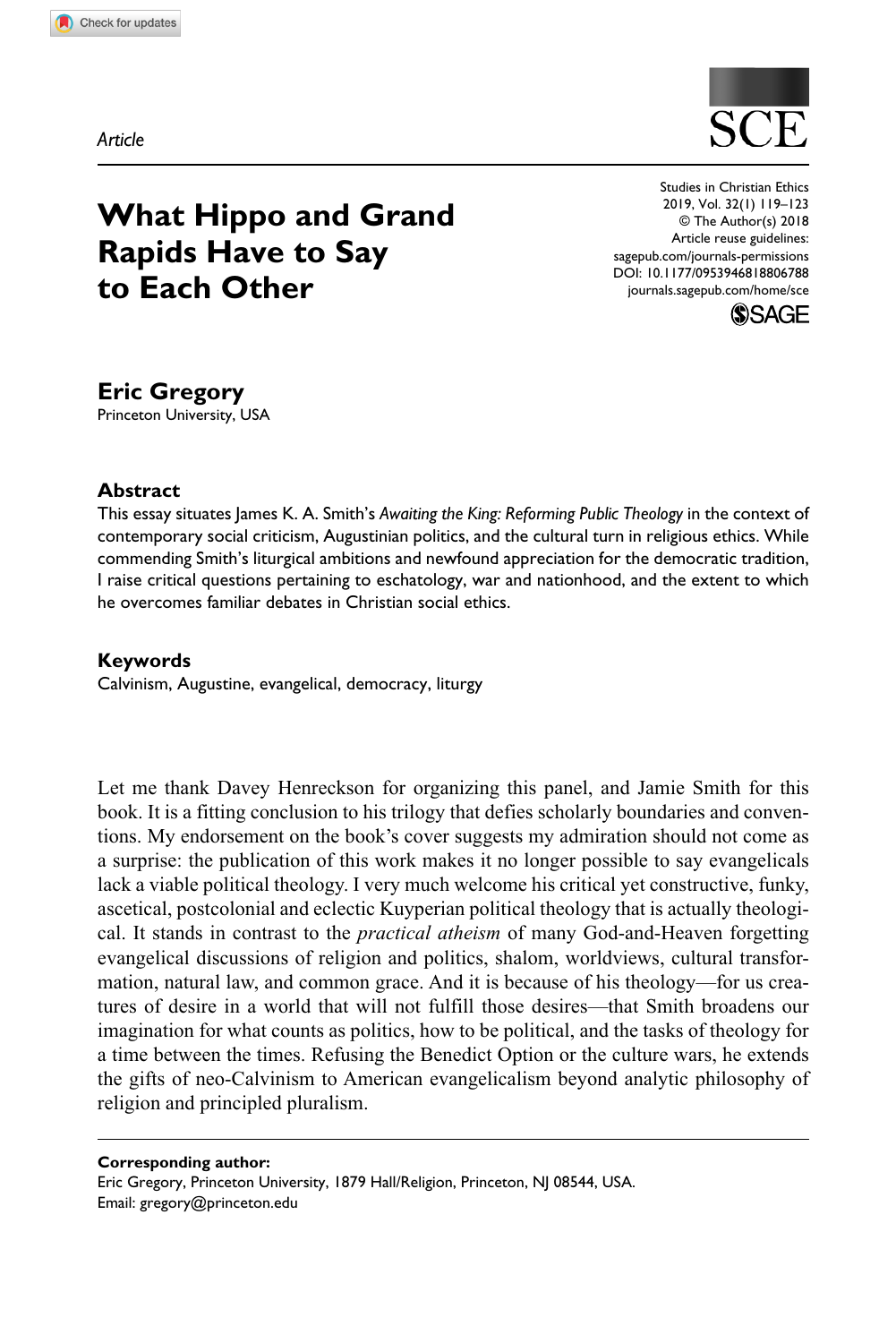Now, on occasion, Professor Smith has been critically appreciative of my own efforts in Augustinian political theology, challenging my assessment of liberalism as insufficiently suspicious of its status as a rival liturgy and, relatedly, my assessment of Augustinianism as insufficiently Pentecostal and Triune, which is to say letting my supposed Barthian Christology trump attention to pneumatology, habituation, and ecclesiology.1 He also has raised important questions about audience and method in the work of reconstruction, especially if a pre-commitment to liberalism distorts Augustinian credentials. I welcome this opportunity to return the favor, less by way of *apologia*, which I have done elsewhere, but through his own confessions of a pilgrimage beyond 'activism and quietism' (p. xii). Smith offers a vision that cultivates a creational, incarnational, and eschatological 'posture' (p. xiv), demands the 'hard, messy work of discernment' (p. 17) in our political resistance, and calls for collaboration that emerges from 'substantive visions of the good *for the sake of* our neighbors' (p. 34, original emphasis) through a virtue-centered 'political phenomenology of love' (p. 43). Indeed, when joined to his newfound selective affirmation of constitutional democracy as fruit of Gospel proclamation, at the risk of pride and self-deception, I want to welcome my fellow, always reforming, Calvinist back home. He was our prodigal son, lost and found, swinging between the troughs of fundamentalism and 'Kuyperian secularism', and even his own rhetorical excess in *Desiring the Kingdom* (cf. p. 95 n. 8). Let me bring the best robe, put it on him, and see what kind of feast we might have.

Smith tells us he expected to write Hauerwas for Kuyperians; instead, after ordering his loves and a bit of gene splicing that retains some of that DNA, we have Augustine made Reformed by way of Anglican Oliver O'Donovan, but also Hegel, Barth, Milbank, Stout, Leithart, Marsh, Taylor, Murray, Wolterstorff, Mouw, Radner, Jennings, Thaler, Corleone, Levin, Don Quixote, and Cormac McCarthy for the holy catholic church. *Awaiting the King*—which calls for a hastening that waits, an evangelical mission to the *saeculum* as the free response of grace, and an anti-gnostic theology of history—may be the Barth that North American Protestants have been waiting for.

Smith calls it is a liturgical and missional political theology that claims to move beyond current debates, or at least reframe them, by rejecting 'spatializing' metaphors of Christianity and politics that focus on 'boundary management' (p. 8) and 'rationalizing' metaphors that assume belief-centric citizens as 'decision-making machines' (p. 8). The focus is habits and desires 'that make us who we are' (p. 10) across a range of practices and scripts. Here, he follows what many describe as the cultural turn in religious ethics: more Hegel, less Kant, but deeply Augustinian, inspired by that great ethnographer of Christian religion and Roman culture who blurred the boundaries of psyche and culture. He wants us to stop asking '*where*' and start asking '*how*' (p. 19), taking us through an insightful tour of various civic theologies and deforming liturgies that claim our souls: the stadium, the National Mall, the internet, and international airports, to be juxtaposed with the political acts of Christian worship that have a 'spillover effect' including renewal of moral agency and imagination (p. 59) which prophetically admit 'an unapologetically providentialist account of political development' (p. 62 n. 23). The church, of course, is

<sup>1.</sup> See James K. A. Smith, 'Formation, Grace, and Pneumatology: Or, Where's the Spirit in Gregory's Augustine?', *Journal of Religious Ethics* 39.3 (2011), pp. 556–69.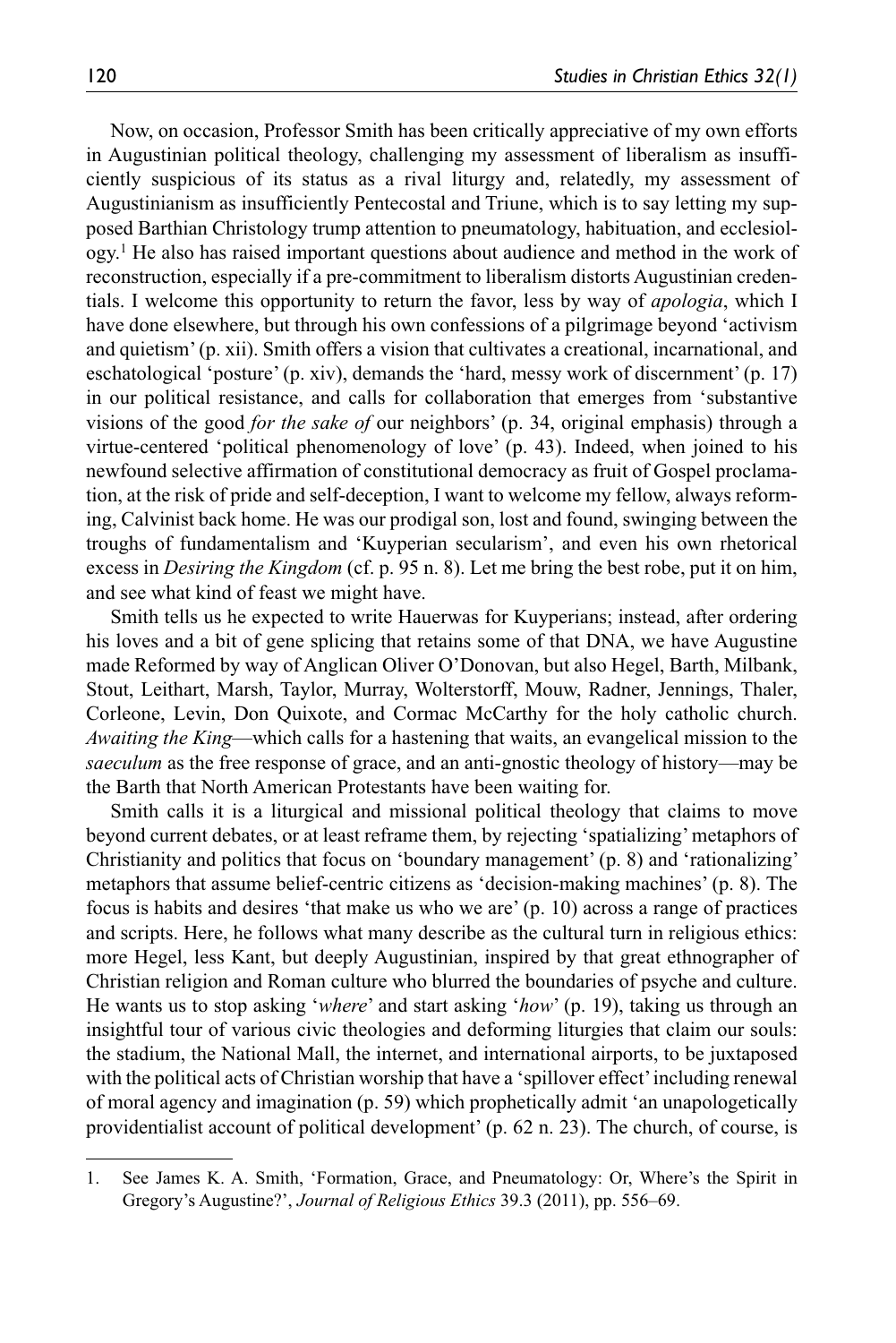not immune to these deformations as well. Its worship does not always track the marks and grooves left by the Gospel.

Amen. First, a few quibbles and queries about places where Smith may go against his better self. By my lights, while effacing nostalgia and resentment, Smith still harbors an unhealthy penchant for castigating 'the modern liberal view' (p. 10 n. 25) and the purring of 'Lady Liberalism' (p. 21), even slipping between language of democracy and empire (p. 51). Generalizations have their place, with kernels of truth. I do not oppose analogies between Romanization and Americanization as colonizing ways of life in need of prophetic critique (and lament). But these loose, essentializing terms seem contrary to the spirit of a book with historicist and theory-deflating ambitions even if we can distinguish early modern from late modern liberalism, or democracy as an abstraction from democracy as an '*insidious* tradition' (p. 39, emphasis original). There also is more textured attention to virtues and dispositions than institutions and practices for a book that claims the salience of institutions as liturgical bodies, especially given current threats to various political institutions. Additionally, while Smith is not silent about revelation, there is less exegesis of the Bible than you might expect from a good evangelical and less attention to 'actual' liturgy than you might expect from a Grand Rapids Calvinist, especially when paired with his Milbankian conception of theologians as the 'unacknowledged legislators of the world' (p. 91). I worry a bit that Smith's phenomenology does more of what Hans Frei called 'a philosophical kind of theologizing' than his sociological emphasis on church as organism should permit.2 I also found odd and misleading the opposition of the *Democracy and Tradition* Stout and the *Blessed are the Organized* Stout, particularly with respect to the formative (and *malformative*) role of churches and religious practices. It would have been interesting had Smith allowed the latter book to shape his reading of the former (or, belatedly, now Stout's own trilogy with the Gifford lectures), given their shared desire to see 'hidden figures in the story of Western liberal democracy' (p. 70), to expose the semblances of virtue in false piety, and, as Stout puts it, to make 'the dangers of our situation visible without simultaneously disabling the hope of reforming it'.<sup>3</sup> In short, I wonder if Smith fully absorbs his admiration for *Blessed* and what it might mean for church as counterpolis political theology. Finally, I take Smith to agree with O'Donovan that the state is epistemically capable of responding to Gospel proclamation. Here, he stands in contrast to Barth, despite the intriguing yet unexplored affinity with (spatial?) language of concentric circles in Kuyper, Barth, and O'Donovan. It was not clear to me whether or not, given our cultural moment, Smith thinks mission should be oriented to society rather than its rulers. This laundry list does not strike me as central reservations. I simply register them. So with the space allotted, let me raise a few substantial issues in more detail.

<sup>2.</sup> Hans Frei, *Types of Christian Theology* (New Haven, CT: Yale University Press, 1992), p. 22. By contrast, see the work of another Smith: Ted A. Smith, *The New Measures: A Theological History of Democratic Practice* (Cambridge: Cambridge University Press, 2007).

<sup>3.</sup> Jeffrey Stout, *Blessed are the Organized: Grassroots Democracy in America* (Princeton, NJ: Princeton University Press, 2010), p. 259. See also Jeffrey Stout, *Democracy and Tradition* (Princeton, NJ: Princeton University Press, 2004).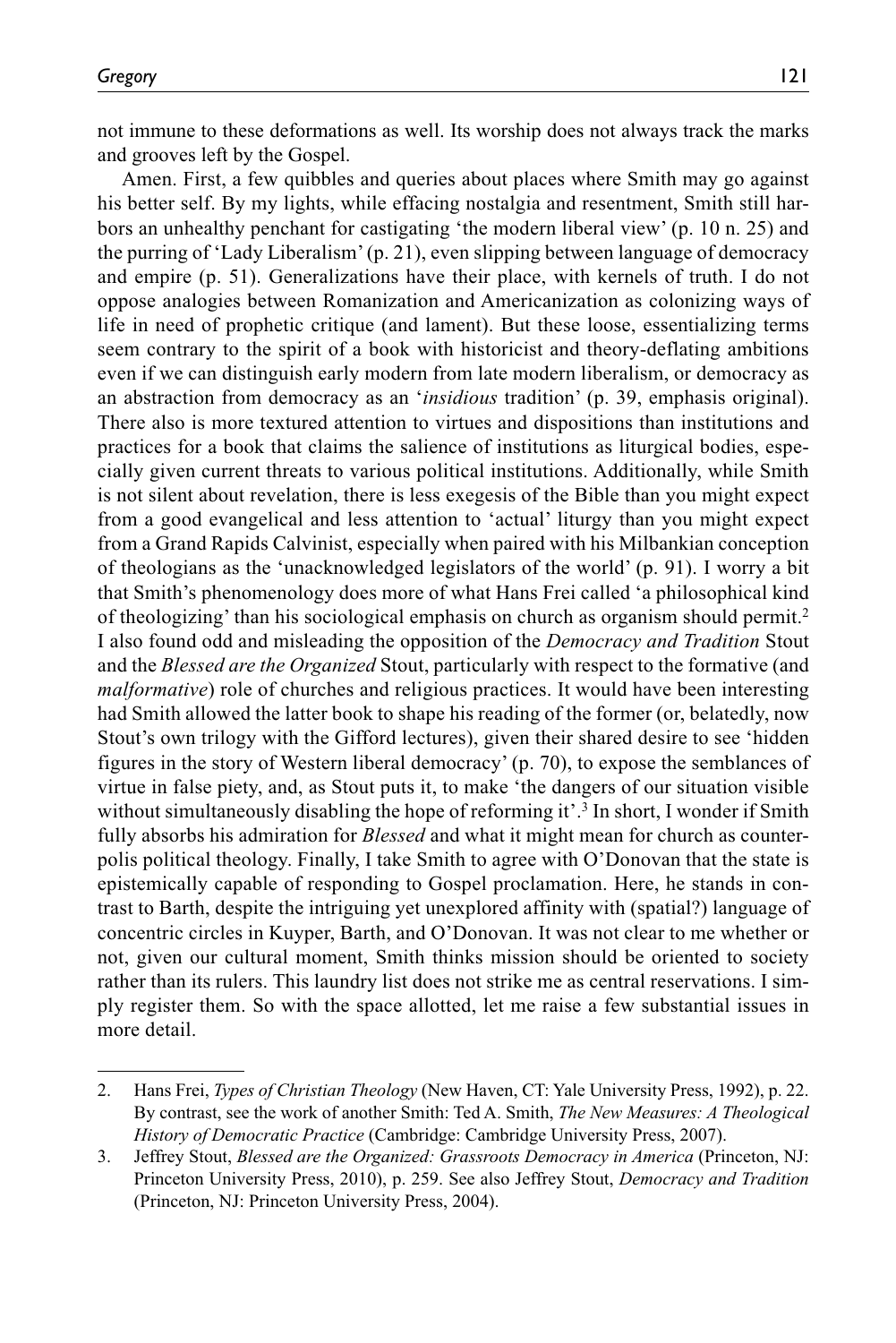## **Already and Not Yet**

A consistent theme of the book is the pursuit of the common good with Gospel integrity, one that involves eschatologically relating worship and politics, eschaton and *saeculum*, history and providence. He wants to do so without recourse to language of natural/supernatural or ultimate/penultimate, let alone 'Thomistic' renderings of nature/grace. I take this to be related to his concerns about Jonathan Chaplin's efforts to distinguish political and directional truth for a limited state. Drawing from O'Donovan, Smith also rejects a choice between an 'ethics of creation' and an 'ethics of the kingdom' because the resurrection is the 'reaffirmation of creation' (p. 154). This move is central for O'Donovan's effort to bridge the gap between theology and politics through a salvation-historical approach. It is an approach that Smith endorses, with occasional nods to participationist language of anticipation and proleptic realization. So I want to hear Smith say a bit more about the relation of 'political history' to 'saving history' and what he means by Gospel integrity. Here, I can simply repeat one of my questions for O'Donovan's project refracted through Smith's emphasis on teleology and providential history. How is political action related to beatitude, if at all?4 Smith, for example, more than O'Donovan, lifts up the civil rights movement as a Christian event for both church and society. His pneumatology, and passing reference to Henri de Lubac, may also provide more by way of theological interpretation of political history as the theatre of divine action than O'Donovan's Anglican reserve. To be sure, Smith's account of messianic arrival still awaits a divine completion. All is grace. And yet, within the 'already' and 'not yet', Smith offers more connective tissue between the temporality of the common good and eternal happiness. But, as O'Donovan reminds us, not every act of providence is an act of salvation, and salvation is not a political achievement. So, how sacramental can a *providentialist* account of politics be? Are these events witnesses and secular parables legible to the kingdom, or something else? Is all politics equi-distant and equi-present to the reign of God? Moreover, does a providentialist account tell us anything about the new creation that awaits us? How should we understand the continuities of the earthly and the heavenly, especially if the new creation is more than a restoration of the goodness of creation (not to mention a destruction of the present)? Is this new creation the *telos* of history, or as Augustinians typically have construed it, a transmutation of creation's potentials? In short, how do we maintain the integrity of each aspect of salvation history (if that is what Smith wants to do) and relate it to politics? Is the political now a *locus* of Christian faith: the political reality of the resurrected Christ and the Spirit in the church and the world, rather than something we talk about *after* we do our fundamental theology?

# **War and Nations**

I am in deep sympathy with Smith's expansion of our understanding of the political, but can a liturgical political theology also be a *political* political theology? This is not to say

<sup>4.</sup> See Eric Gregory, 'The Boldness of Analogy: Civic Virtues and Augustinian Eudaimonism', in Robert Song and Brent Waters (eds), *The Authority of the Gospel: Explorations in Moral and Political Theology in Honor of Oliver O'Donovan* (Grand Rapids, MI: Eerdmans, 2015), pp. 72–85.